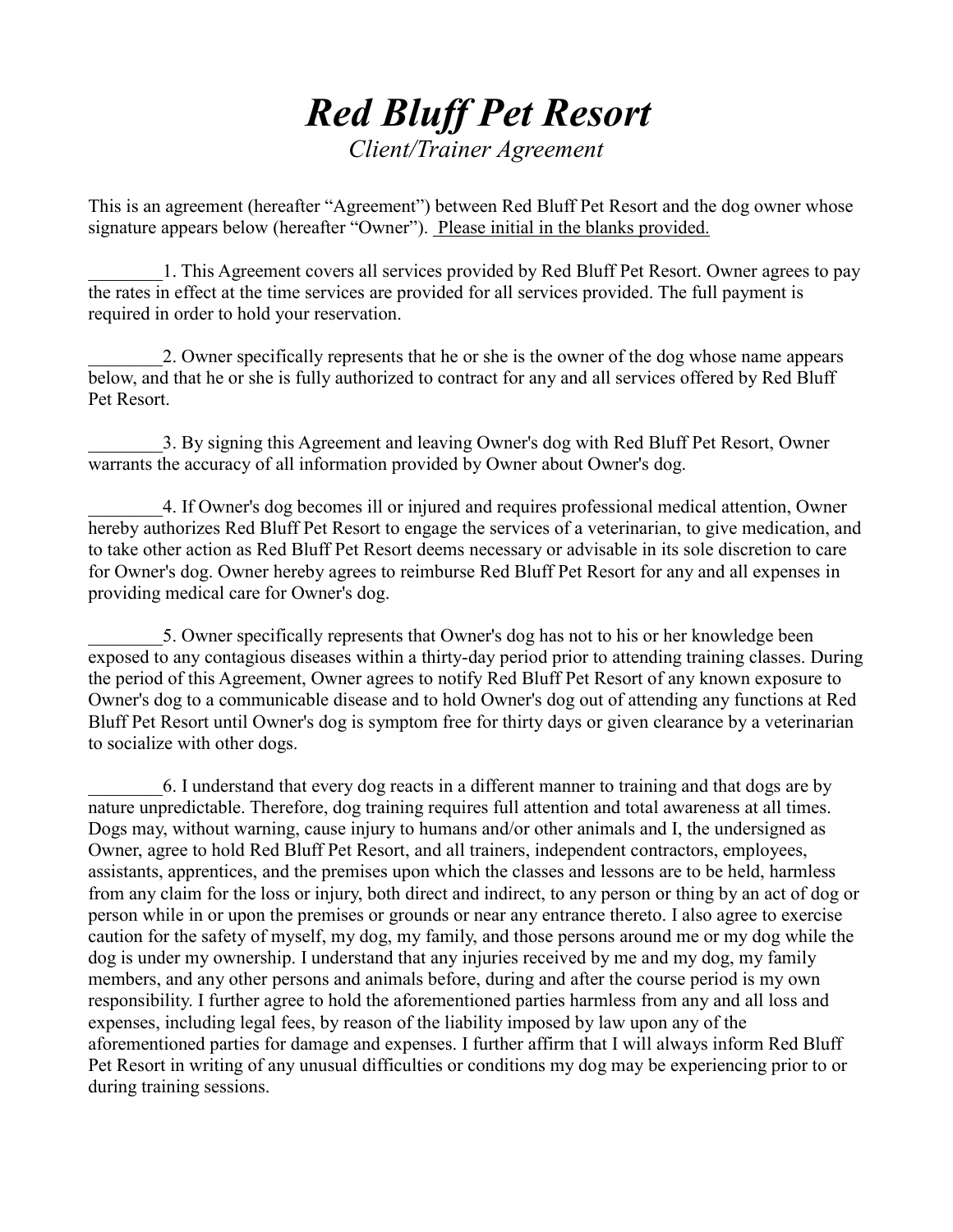\_\_\_\_\_\_\_\_7. This is a non-refundable, non-cancelable and non-transferrable registration. No portion of the fees are refundable after the first session begins. All lessons must be used within 3 months of purchase date. If you are unable to attend a scheduled lesson you must notify Red Bluff Pet Resort 48 hours in advance. Every effort will be made to help you make up the missed session. Failure to notify us in advance will result in cancellation of the lesson with no refunds or makeup session of the missed lesson. Being more than 15 minutes late is considered a no show and cancellation. If a makeup session is necessary and approved, there will be a fee assessed in order to compensate the trainer for the additional time.

\_\_\_\_\_\_\_\_8. Red Bluff Pet Resort reserves the right to postpone or reschedule sessions if necessary. Notices may be delivered via voicemail or email communications.

\_\_\_\_\_\_\_\_9. If at any time during the course a Red Bluff Pet Resort representative feels the dog is ill, exhibiting aggressive, fearful, compulsive, anxious, phobic, or any behaviors that interfere with the teaching methods or endanger the health and safety of any participants or bystanders, including the dog, or a Red Bluff Pet Resort representative feels that Owner has motives, goals, or demands that are harmful or unethical, the session may be aborted or altered at the expense of Owner.

\_\_\_\_\_\_\_\_10. If at any time during the sessions the trainer feels the owner is not reinforcing the behaviors learned, the trainer has the right to terminate the training agreement and the owner will forfeit all remaining sessions without refund.

11. For those participating in our day training options, please note that the pick-up time is 5:30p.m. unless previously arranged with the trainer. Picking up your dog early may result in him or her not receiving the full benefit of the session. Please allow 15-20 minutes at pick up for the trainer to go over that day's session with you.

12. Owner makes the following representations about their dog:

• Dog has been vaccinated against Rabies, DAPP, and Bordetella, and the vaccinations are current.

• Dog is friendly toward children, adults, and other dogs and animals.

• Owner must disclose if owner's dog has ever started a fight with another dog or other animal.

• Owner must disclose if owner's dog has ever bitten a person.

• Owner will notify Red Bluff Pet Resort if owner's dog has been the subject of a quarantine order.

• Dog is wearing a secure collar and leash, unless otherwise instructed by the trainer. The leash and collar are not weathered, will not tear and the dog cannot slip out of the collar. No harnesses or retractable leashes are permitted.

• Owner is responsible for providing treats or a toy that the dog will work for.

• Owner must reinforce any behaviors the dog learns in the sessions; trainer is not responsible for the dog not learning the behaviors if owner does not practice at home.

Owner Comments may be written below: